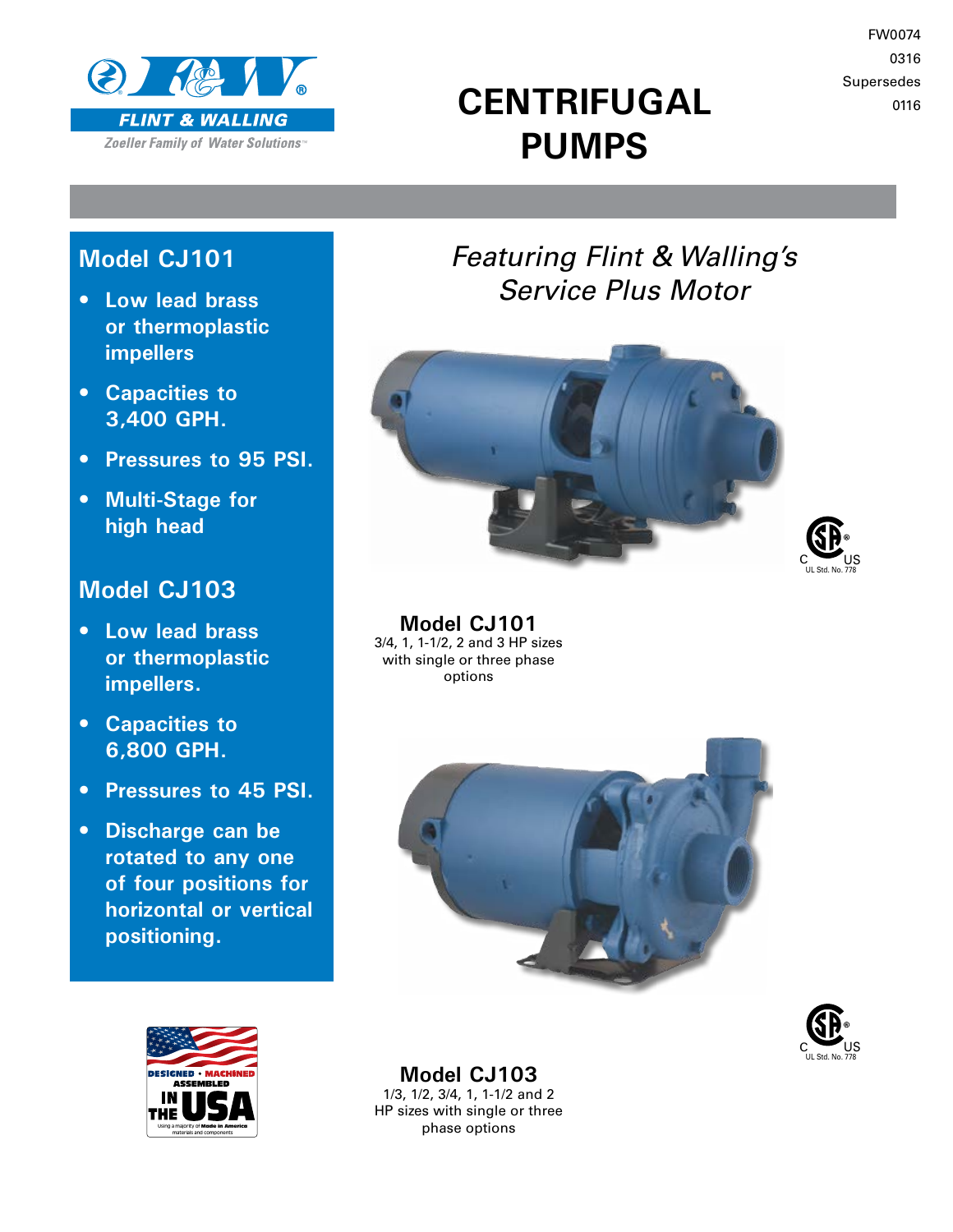



#### **SUCTION LIFT TO 25 FEET - PRESSURES TO 95 PSI**

Flint & Walling single and multi stage CJ103 and CJ101 Centrifugal pumps are non-self priming with suction lifts up to 25 feet. Applications include booster service, water circulation, liquid transfer, cooling systems, jockey pump service and general service in farm, commercial and industrial applications.

| REF.<br>NO.    | <b>COMPONENT</b><br><b>DESCRIPTION</b> | <b>CJ103 SERIES</b><br><b>1/3 THRU 2 HP</b><br><b>SINGLE STAGE MODELS</b>                                                                                                                                                  | <b>CJ101 SERIES</b><br>3/4 THRU 3 HP<br><b>TWO &amp; THREE STAGE MODELS</b>  |  |  |  |  |  |  |  |
|----------------|----------------------------------------|----------------------------------------------------------------------------------------------------------------------------------------------------------------------------------------------------------------------------|------------------------------------------------------------------------------|--|--|--|--|--|--|--|
| 1              | <b>Suction Body</b>                    | Cast iron w/low lead brass clearance ring.<br>Discharge port rotates in 90° increments. 1/4"<br>vacuum tappings and drain plugs.                                                                                           | Cast iron w/low lead brass clearance ring and<br>1/4" vacuum tapping.        |  |  |  |  |  |  |  |
| $\mathfrak{p}$ | Impeller(s)                            | Closed low lead brass or closed thermoplastic                                                                                                                                                                              | Closed low lead brass or closed thermoplastic                                |  |  |  |  |  |  |  |
| 3              | Gasket(s)                              | Buna-N guadra seal                                                                                                                                                                                                         | Lexide gasket, Buna-N quadra seal                                            |  |  |  |  |  |  |  |
| 4              | Intermediate<br>Stage(s)               | Not applicable                                                                                                                                                                                                             | Cast iron w/brass suction and hub clearance<br>rings                         |  |  |  |  |  |  |  |
| 5              | <b>Shaft Seal</b>                      | Carbon-silicon carbide, stainless steel spring,<br>and Buna-N                                                                                                                                                              | Carbon-silicon carbide, stainless steel spring,<br>and Buna-N                |  |  |  |  |  |  |  |
| 6              | <b>Mounting Ring</b>                   | Cast iron body                                                                                                                                                                                                             | Cast iron body, 1/4" tapping for applications<br>requiring a pressure switch |  |  |  |  |  |  |  |
| 7              | Pump Shaft                             | Threaded 416 stainless steel                                                                                                                                                                                               | Threaded 416 stainless steel                                                 |  |  |  |  |  |  |  |
| 8              | Base                                   | Rigid steel base assembly                                                                                                                                                                                                  | Heavy cast iron base assembly                                                |  |  |  |  |  |  |  |
| 9              | Motor                                  | All pumps feature Flint & Walling's Service Plus 56 frame NEMA J, dual voltage ODP motors<br>with permanently lubricated double ball bearing. Single or three phase options. TEFC motors<br>available on selective models. |                                                                              |  |  |  |  |  |  |  |

Open Drip Proof (ODP) motor voltage

Single Phase: 1/3 thru 2 HP - 115/230V; 3 HP - 230V, 60HZ Three Phase: 1/2 thru 2 HP - 208-230V/460V, 50/60HZ 3 HP - 208-230/460V; 60HZ

Totally Enclosed Fan Cooled (TEFC) motor voltage Single Phase: 1/2 thru 3 HP - 115/230V 60/50HZ Three Phase: 1/2 thru 3 HP - 208-230/460V 60/50HZ





#### **CJ103 SERIES**

CJ103 1/2, 3/4 and 1 HP series also available with autophoretic coating on inside of castings. Add suffix PC to Model No. Example: CJ103051PC.

Product may not be exactly as shown.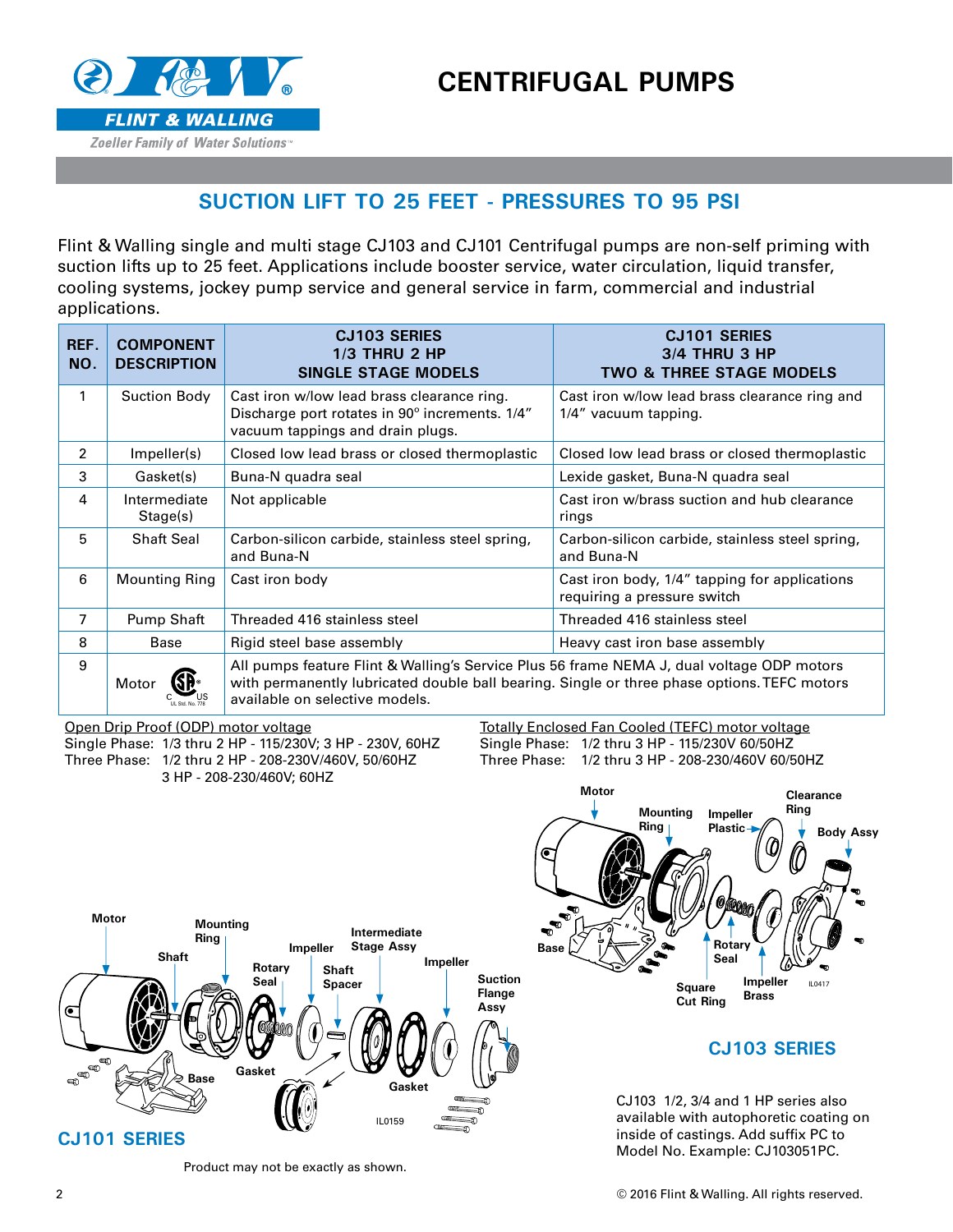## **CENTRIFUGAL PUMPS**



Zoeller Family of Water Solutions<sup>®</sup>

#### **Pump Performance**

| CJ101 SERIES CENTRIFUGAL PUMPS, LOW LEAD BRASS IMPELLERS |                                            |                |                |          |                 |    |                 |    |    |                               |    |            |        |        |             |               |
|----------------------------------------------------------|--------------------------------------------|----------------|----------------|----------|-----------------|----|-----------------|----|----|-------------------------------|----|------------|--------|--------|-------------|---------------|
| MODEL NO.                                                |                                            |                |                |          |                 |    |                 |    |    | <b>Discharge Pressure PSI</b> |    |            |        | MAX.   | $AMAX$ .    | $AMAX$ .      |
| 1 PHASE                                                  | 3 PHASE                                    | <b>HP</b>      | <b>STAGES</b>  | LIFT FT. | 10 <sup>°</sup> | 20 | 30 <sup>1</sup> | 40 | 50 | 60                            |    | 70 80 90   |        | PRESS. | <b>CASE</b> | <b>LIQUID</b> |
|                                                          |                                            |                |                |          |                 |    |                 |    |    | CAPACITY U.S. GPM             |    | <b>PSI</b> | PRESS. | TEMP.  |             |               |
| CJ101B071AB                                              | CJ101B073AB                                |                |                | 5        | 39              | 34 | 29              | 21 | 5  |                               |    |            |        |        |             | $200^\circ$ F |
| CJ101B071TAB                                             | CJ101B073TAB                               | 3/4            | $\overline{2}$ | 15       | 38              | 33 | 26              | 18 |    |                               |    |            |        | 54     | 160psig     |               |
|                                                          |                                            |                |                | 25       | 31              | 29 | 23              | 12 |    |                               |    |            |        |        |             |               |
|                                                          | CJ101B101AB<br>CJ101B103AB<br>CJ101B103TAB |                |                | 5        | 42              | 38 | 33              | 26 | 18 |                               |    |            |        |        | 160psig     | $200^\circ$ F |
| CJ101B101TAB                                             |                                            |                | $\overline{2}$ | 15       | 40              | 36 | 31              | 24 | 14 |                               |    |            |        | 62     |             |               |
|                                                          |                                            |                |                | 25       | 32              | 31 | 28              | 21 |    |                               |    |            |        |        |             |               |
| CJ101B151AB                                              | CJ101B153AB                                |                | $\overline{2}$ | 5        | 48              | 44 | 39              | 34 | 27 | 17                            |    |            |        | 69     | 160psig     | $200^\circ$ F |
| CJ101B151TAB                                             | CJ101B153TAB                               | 11/2           |                | 15       | 44              | 42 | 37              | 31 | 24 | 10                            |    |            |        |        |             |               |
|                                                          |                                            |                |                | 25       | 34              | 33 | 32              | 29 | 20 |                               |    |            |        |        |             |               |
| CJ101B201AB                                              | CJ101B203AB                                |                |                | 5        | 56              | 52 | 47              | 41 | 34 | 24                            |    |            |        |        |             | $200^\circ$ F |
| CJ101B201TAB                                             | CJ101B203TAB                               | $\overline{2}$ | 2              | 15       | 50              | 49 | 45              | 39 | 31 | 19                            |    |            |        | 70     | 160psig     |               |
|                                                          |                                            |                |                | 25       | 37              | 36 | 35              | 34 | 27 |                               |    |            |        |        |             |               |
| CJ101C201AB                                              | CJ101C203AB                                |                |                | 5        | 49              | 47 | 43              | 40 | 36 | 32                            | 28 | 22         | 12     |        |             |               |
| CJ101C201TAB                                             | CJ101C203TAB                               | $\overline{2}$ | 3              | 15       | 45              | 44 | 42              | 39 | 35 | 31                            | 26 | 19         |        | 98     | 160psig     | $200^\circ$ F |
|                                                          |                                            |                |                | 25       | 35              | 34 | 33              | 32 | 31 | 29                            | 23 | 15         |        |        |             |               |
| CJ101C301AB                                              | CJ101C303AB                                |                |                | 5        | 56              | 54 | 51              | 48 | 44 | 39                            | 33 | 27         | 18     |        | 160psig     | $200^\circ$ F |
| CJ101C301TAB                                             | CJ101C303TAB                               | 3              | 3              | 15       | 50              | 49 | 48              | 46 | 42 | 37                            | 31 | 24         |        | 95     |             |               |
|                                                          |                                            |                |                | 25       | 37              | 36 | 36              | 35 | 34 | 33                            | 29 | 20         |        |        |             |               |

#### CJ101 SERIES CENTRIFUGAL PUMPS, PLASTIC IMPELLERS

| MODEL NO. |           |                |                |          |                 |                          |                 |    | <b>Discharge Pressure PSI</b> |    |                 | MAX. | AMAX. | AMAX.  |             |               |
|-----------|-----------|----------------|----------------|----------|-----------------|--------------------------|-----------------|----|-------------------------------|----|-----------------|------|-------|--------|-------------|---------------|
| 1 PHASE   | 3 PHASE   | <b>HP</b>      | <b>STAGES</b>  | LIFT FT. | 10 <sup>°</sup> | 20                       | 30 <sup>°</sup> | 40 | 50                            | 60 | 70 <sup>1</sup> | 80   | 90    | PRESS. | <b>CASE</b> | <b>LIQUID</b> |
|           |           |                |                |          |                 | <b>CAPACITY U.S. GPM</b> |                 |    |                               |    |                 |      |       |        | PRESS.      | TEMP.         |
|           |           |                |                | 5        | 41              | 35                       | 28              | 20 |                               |    |                 |      |       |        | 160psig     | $160^\circ$ F |
| CJ101P071 | CJ101P073 | 3/4            | 2              | 15       | 38              | 32                       | 26              | 13 |                               |    |                 |      |       | 49     |             |               |
|           |           |                |                | 25       | 32              | 29                       | 22              |    |                               |    |                 |      |       |        |             |               |
|           |           |                | $\overline{2}$ | 5        | 45              | 40                       | 35              | 28 | 20                            |    |                 |      |       |        | 160psig     | $160^\circ$ F |
| CJ101P101 | CJ101P103 |                |                | 15       | 42              | 39                       | 33              | 26 | 15                            |    |                 |      |       | 60     |             |               |
|           |           |                |                | 25       | 35              | 33                       | 30              | 22 |                               |    |                 |      |       |        |             |               |
|           | CJ101P153 |                | $\overline{2}$ | 5        | 54              | 50                       | 44              | 38 | 28                            |    |                 |      |       | 61     | 160psig     | $160^\circ$ F |
| CJ101P151 |           | 11/2           |                | 15       | 48              | 46                       | 42              | 35 | 23                            |    |                 |      |       |        |             |               |
|           |           |                |                | 25       | 37              | 35                       | 33              | 28 | 17                            |    |                 |      |       |        |             |               |
|           |           |                | $\overline{2}$ | 5        | 55              | 52                       | 47              | 41 | 34                            | 23 |                 |      |       | 67     | 160psig     |               |
| CJ101P201 | CJ101P203 | $\overline{2}$ |                | 15       | 49              | 47                       | 45              | 39 | 30                            | 17 |                 |      |       |        |             | $160^\circ$ F |
|           |           |                |                | 25       | 37              | 36                       | 33              | 32 | 26                            |    |                 |      |       |        |             |               |
|           |           |                |                | 5        | 44              | 44                       | 44              | 41 | 37                            | 32 | 28              | 22   | 16    |        |             |               |
| CJ101D201 | CJ101D203 | $\overline{2}$ | 3              | 15       | 36              | 36                       | 36              | 36 | 35                            | 30 | 25              | 20   | 11    | 101    | 160psig     | $160^\circ$ F |
|           |           |                |                | 25       | 26              | 26                       | 24              | 24 | 24                            | 22 | 20              | 15   |       |        |             |               |
|           |           |                | 3              | 5        | 54              | 52                       | 50              | 47 | 44                            | 39 | 33              | 25   | 15    |        |             | $160^\circ$ F |
| CJ101D301 | CJ101D303 | 3              |                | 15       | 48              | 47                       | 46              | 45 | 42                            | 37 | 30              | 22   | 11    | 95     | 160psig     |               |
|           |           |                |                | 25       | 36              | 36                       | 36              | 35 | 33                            | 31 | 27              | 19   |       |        |             |               |

▲Do not exceed the maximum case pressure and maximum liquid temperature rating of the pump

Performance shown for 60Hz models. 50 Hz models also available.

Suction and Discharge Tappings 1-1/2" X 1-1/4"